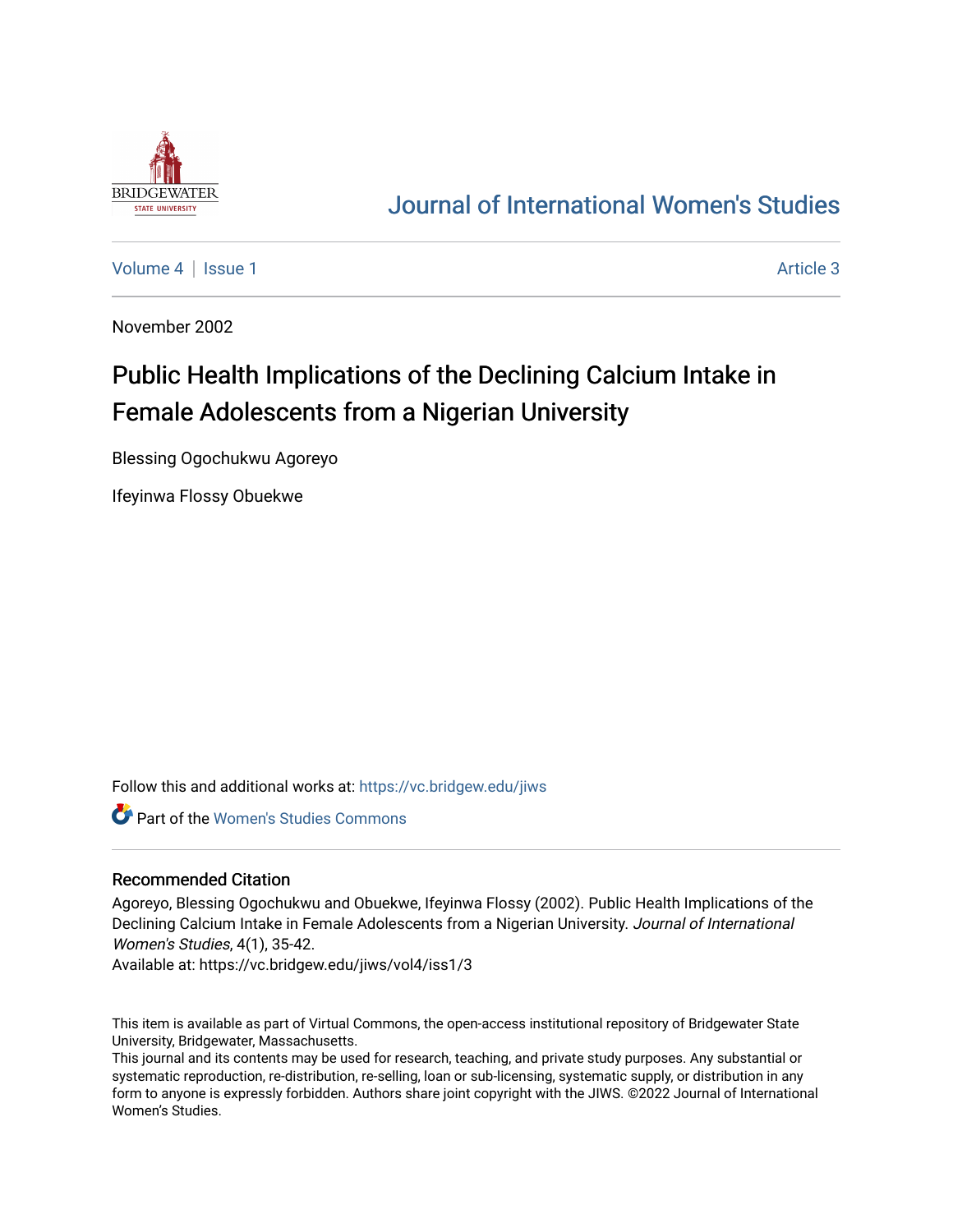### **Public Health Implications of the Declining Calcium Intake in Female Adolescents from a Nigerian University**

By Agoreyo, Blessing Ogochukwu<sup>i</sup> and Obuekw, Ifeyinwa Flossy<sup>ii</sup>.

#### **Abstract**

The importance of calcium for strong bones has long been recognized. It is now also known that adequate calcium intake helps reduce high blood pressure and lessens the symptoms of premenstrual tension as well as possibly protecting against bowel cancer. Over the last several decades, researchers have learnt a great deal about how a nutritionally balanced diet during childhood and adolescence works to prevent the onset of damaging adult diseases. One long – lasting effect of nutritional imbalance during adolescence is osteoporosis, a bone-crippling disease characterized by low bone mass and an increased bone fragility. Once recognized primarily as an elderly woman's disease, osteoporosis is now being acknowledged as a partially preventable 'adolescent' disease because the occurrence of osteoporosis is influenced by bone mass attained during the first three decades of life, as well as the amount of bone lost after menopause. An optimal calcium intake during adolescence, when 50 percent of adult skeletal mass is formed decreases the risk of the crippling fractures caused by osteoporosis.

This study examines the health implications on the declining calcium intake in female adolescents from the University of Benin, Benin City, Nigeria. Well-structured, indepth questionnaires were distributed to 500 adolescent female students to access their calcium intake from the foods they eat. The results showed that many adolescent females avoid dairy products, the best source of calcium, because of the perception that all dairy products are fat – laden foods. Others replace milk with regular or diet soda, unconcerned about the "empty calories" or limited nutritional value of soda. Some are not aware of the serious, long –lasting health implications of inadequate calcium consumption. Most do not think they will ever become one of the 26 million women that suffer from osteoporosis today. Though the threat of osteoporosis may be in the far – off future for many female teens, this study recognizes the immediate need to reverse their inadequate calcium intake. A public health campaign geared toward increasing their calcium consumption by encouraging them to consume nature's most calcium rich food: milk, is highly recommended.

*Keywords*: calcium intake, public health, female adolescents, implications, osteoporosis, nutritional imbalance.

# **Introduction**

Calcium is a macro mineral, present in relatively large quantity in the body. The bulk of the body's calcium is found in the bones and teeth as calcium phosphate but a small amount is required in the blood serum for muscle contraction, mediation of hormonal response, blood clothing, nerve excitability and the activity of some enzymes (O'Brien et al, 1998).

The level of calcium in the serum is closely regulated by the body, which balances the amount lost each day with dietary calcium. Long term dietary calcium insufficiency, therefore, always results in net loss of calcium from the bones thereby decreasing the bone density.

Insufficient dietary calcium is one of the possible risk factors for osteoporosis and hence for fractures (Pinn, 1991; Brink et al, 1993). Osteoporosis is a large public health problem, it is a major cause of morbidity and mortality in the elderly. Osteoporosis is

Journal of International Women's Studies Vol. 4 #1 November 2002 35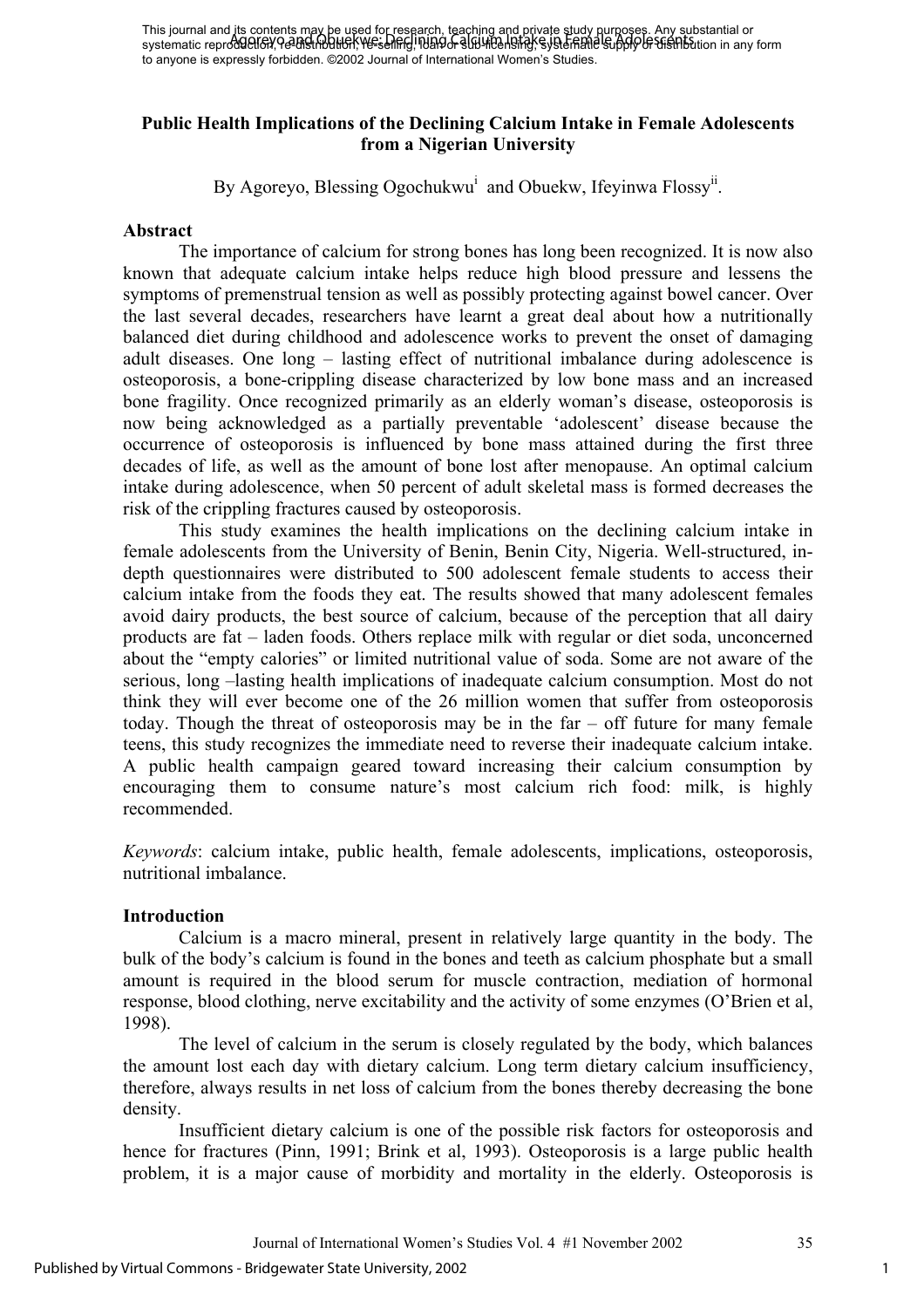characterized by a reduction in bone mass per unit volume (bone density) (Gaw et al, 1997). Women lose bone calcium rapidly in the post – menopausal years, because of age–related changes in parathyroid hormone, 1,25-dihydroxycholecalciferol and estrogen levels which predispose them to osteoporosis (Pinn, 1991). Heredity and environmental factors also contribute to the development of osteoporosis (O' Brien et al, 1998).

Childhood and adolescence are periods of rapid growth and strengthening of the bones, when the maximum amount of calcium is deposited in the bones. They are also key periods in bone acquisition (Peth-Pierce, 1997; O'Brien et al, 1998; Teegarden et al, 1999). After the age of forty, bones slowly decrease in density as calcium is reabsorbed from the bone. An adequate calcium intake at this time may help to slow the loss and delay the onset of osteoporosis. After menopause, loss of bone density increases significantly as a powerful hormonal influence, estrogen, is no longer present to help keep calcium in the bone. Although an adequate calcium intake at this time may help to slow the loss and delay the onset of osteoporosis, but cannot prevent it (Bellantoni, 1996; Ben-Ari, 1997; New, 1999). Insufficient dietary calcium intake is common among girls, female adolescents and women. Female athletes often consume below recommended levels because of low energy (calorie) diets and the avoidance of dairy products (Krumbach et al; 1999).

Calcium in milk is generally considered to have a higher bioavailability than that from cereals and vegetables. Milk and milk products have been shown to be superior to vegetables with respect to calcium retention (Fairweather -Tait et al, 1989). Calcium in milk is particularly well absorbed than that in plant foods, due to the presence of substances like oxalate, phytate and fibre in plant food, which bind calcium thereby rendering it less absorbable (Kelsay et al, 1979). Moreover certain components of milk like lactose and casein have been implicated as enhancers of calcium absorption (Lee et al, 1979). The nutritional value of milk is such that as a food, it cannot be so easily dismissed ( Teegarden et al, 1999).

 This study was therefore carried out to ascertain the health implications of the declining intake of calcium from foods taken by adolescent females from a tertiary institution in Nigeria.

#### **Methodology**

#### *The Study Site*

The study took place at the University of Benin, Benin City, Nigeria, which is one of the 36 Universities in the country. It has a population of about 22,958 students (14,297 males and 8,661 females). Well-structured, in-depth and open-ended questionnaires were distributed to 500 adolescent female students of University of Benin, Benin City, Nigeria, to access their calcium intake from the foods they eat. The questions asked included:

Do you take milk; how often do you take milk; are you allergic or intolerant to milk; do you take calcium and vitamin D supplements; what are your favourite foods and drinks; do you take regular or diet soda; how often do you take yoghurt and cheese. The data collected were assessed statistically, by determining their percentiles.

#### **Results**

Over 50% of the respondents were between 20-24 years of age, while less than 20% were between 15-19 years and 25-29 years (Table 1). Less than 40% consumed milk daily while 33% consumed milk occasionally. Others either consumed milk weekly, monthly or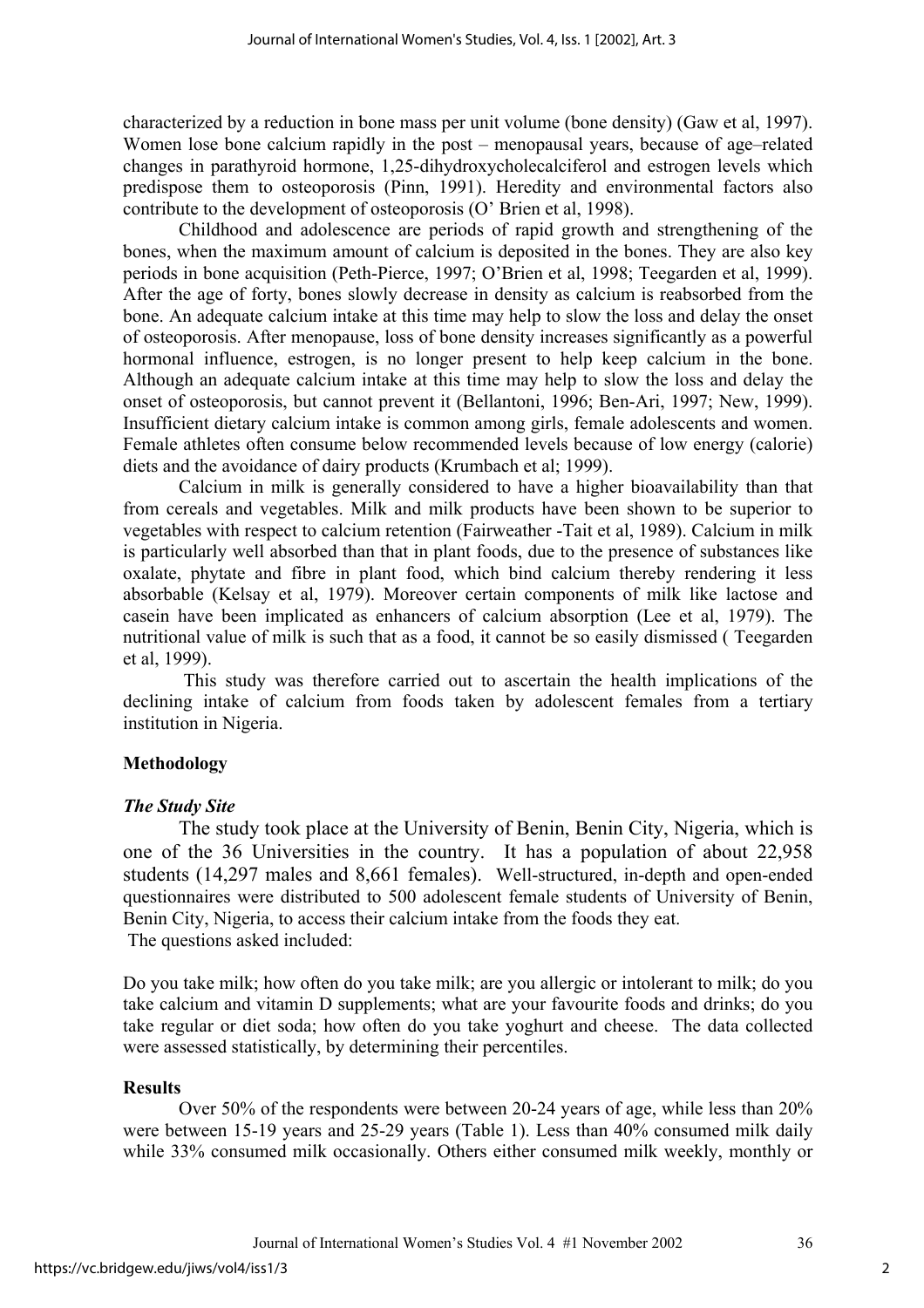do not at all (Table 2). Their preferred drinks were soft drinks and diet soda, although they occasionally took yoghurt and cheese (Table 3).

 Calcium supplements were taken by only 6% of the respondents, while 40% took them occasionally and most of respondents do not take Vitamin D supplements either (Table 4). The reasons given by respondents showed that majority knew that milk was good for health, although they did not know the exact importance of milk intake in adolescence, especially as related to calcium content and avoidance of osteoporosis later in life. (Table 5).

#### **Discussion**

Studies have shown how important it is for adolescent females to take plenty of calcium in their diets in order to avoid osteoporosis later in life (Bellantoni, 1996; Ben-Ari, 1997). The daily intake of calcium required for adolescent females to attain a higher peak bone mass in order to minimize bone loss in later years is between 1,200 to 1,500mg daily, and this can be obtained from milk and other calcium rich foods (Mckenna et al, 1997; Horwath et al, 2001). For individuals who do not consume dairy products, green leafy vegetables such as broccoli or kale provide less calcium than milk but are also important sources (Dunford, 2002).

 Peth-Pierce (1997), observed that most adolescents do not take milk, rather they prefer taking other drinks which do not contain calcium. The results of this study correlated with those of Peth-Pierce, where about 34% of the respondents said that milk is really very fatty and is not good for the health (Tables 6). The respondents were not allergic or intolerant to milk. The most preferred foods by the respondents are energy-rich foods such as rice and beans which are not calcium-rich foods (Table 4). Moreover, these foods are from plant origin, therefore their calcium contents are not fully available to the body (Fairweather-Tait et al, 1989). Most of the respondents do not take calcium supplements to make up for the insufficient calcium in their diets (Table 5).

 Though the threat of osteoporosis may be in the far-off future for many female adolescents, this study recognizes the immediate need to reverse the inadequate calcium intake of the respondents from this study. A public health campaign to encourage adolescent females to increase the daily calcium intake in their diet, by increasing their consumption of milk and other dairy products is highly recommended. The "fat–conscious" adolescents who perceived dairy products as only fatty foods should be educated on the effects of a dangerously low calcium intake, the resultant bone loss and the eventual onset of osteoporosis later in life. Moreover, low–fat milk yoghurt and cheese are acceptable choices for weight-conscious female adolescents (Horwath et al, 2001).

| THEIR IS THOSE DIRECTION OF INSTITUTION |     |                |  |  |
|-----------------------------------------|-----|----------------|--|--|
| <b>AGE GROUP</b>                        | N   | $n\frac{6}{6}$ |  |  |
| $15-19$                                 | 82  | 16.4           |  |  |
| $20 - 24$                               | 253 | 50.6           |  |  |
| 25-29                                   | 70  | 14.4           |  |  |
| Unknown                                 | 93  | 18.6           |  |  |

**Table 1: AGE DISTRIBUTION OF RESPONDENTS** 

*Total population (N) = 500 n = number of respondents*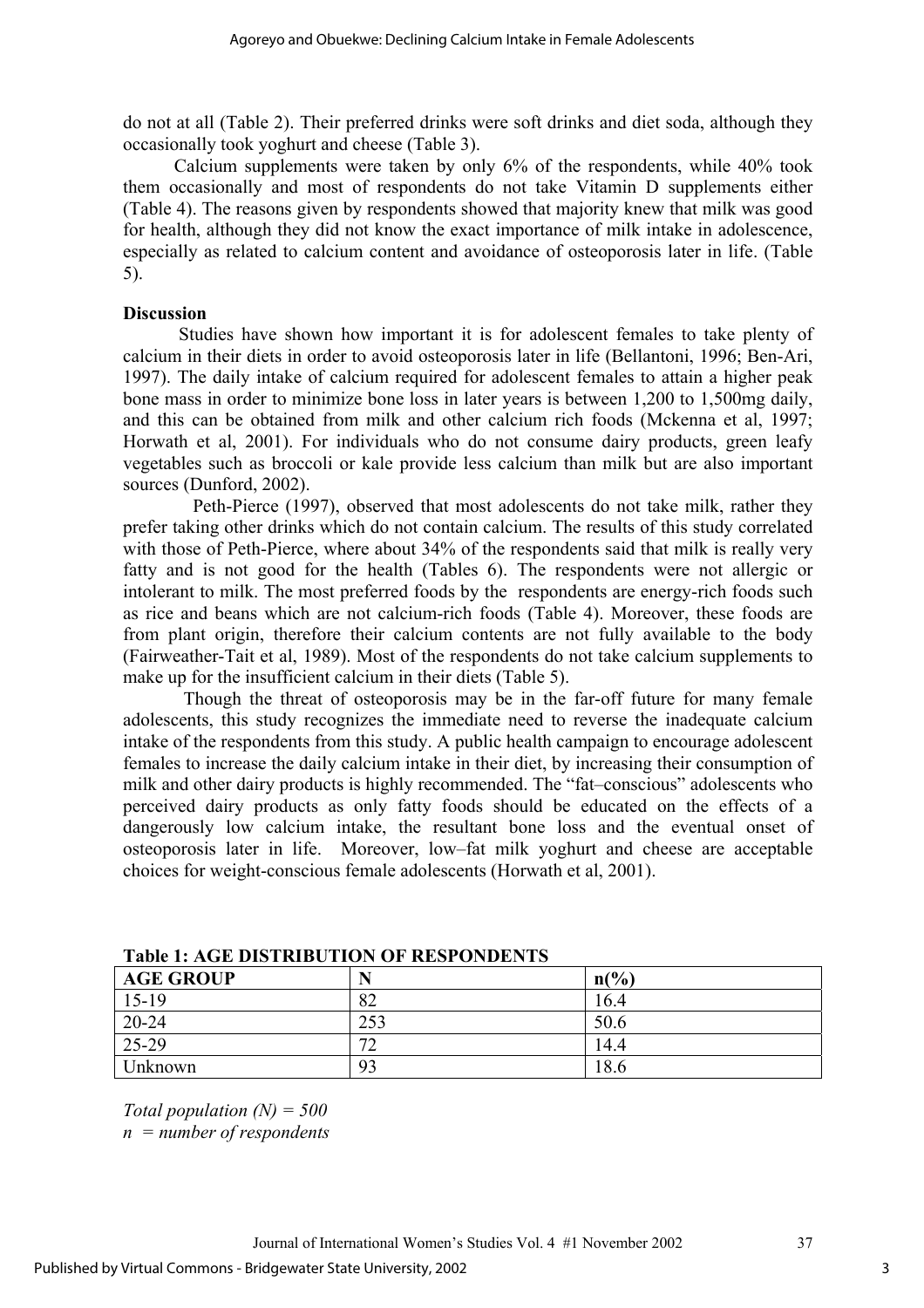| <b>Frequency Of Consumption</b>    | n   | $n\binom{0}{0}$ |
|------------------------------------|-----|-----------------|
|                                    |     |                 |
| Daily (in form of yoghurt/ice 178  |     | 35.6            |
| cream due to hot tropical climate) |     |                 |
| Weekly                             | 137 | 27.4            |
| Monthly                            | 10  | 2.0             |
| <b>Occasionally</b>                | 165 | 33              |

**Table 2: MILK CONSUMPTION BY RESPONDENTS** 

*Total population (N) = 500* 

*n = number of respondents*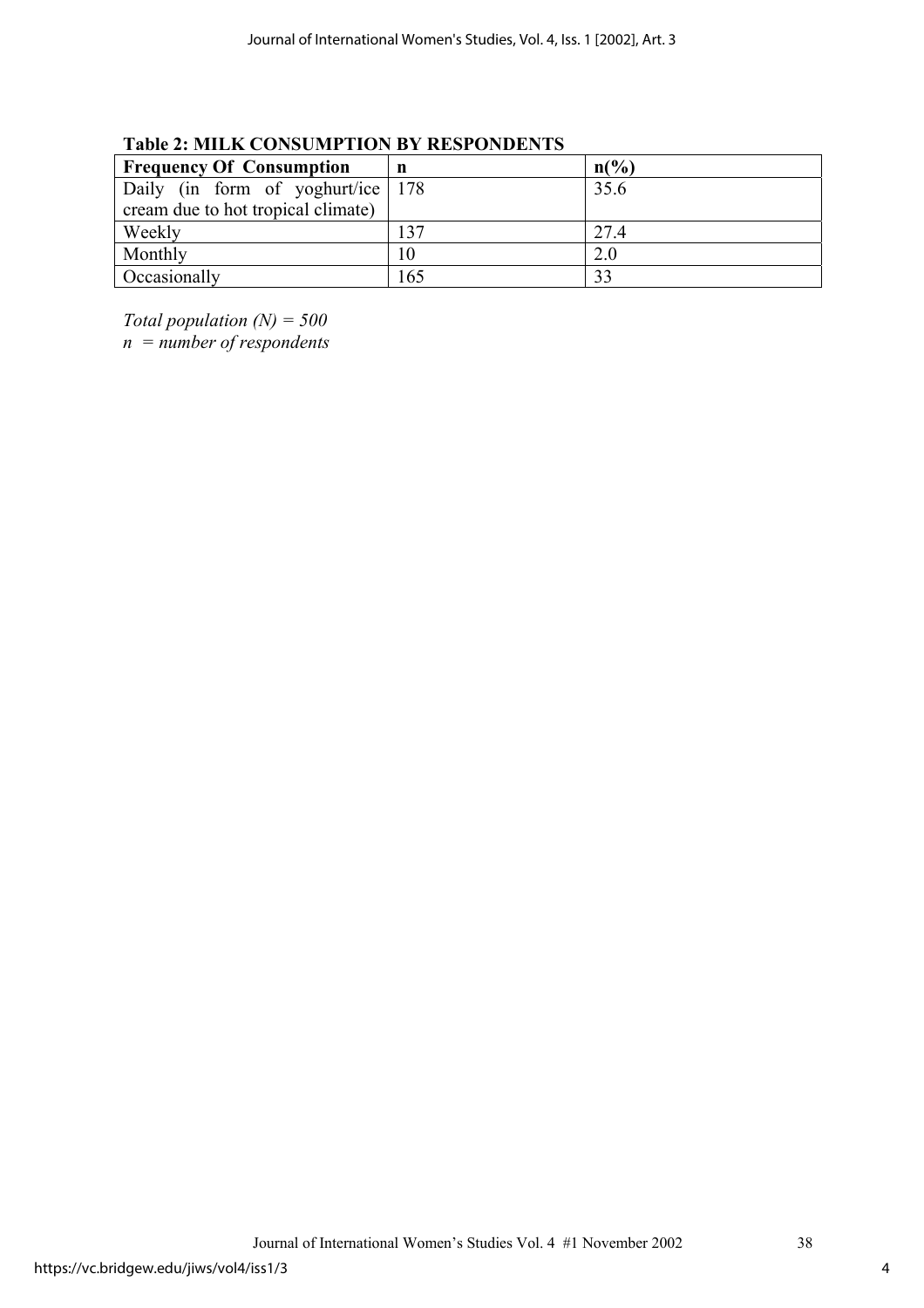| <b>Drinks</b>          | n   | $n\binom{0}{0}$ |
|------------------------|-----|-----------------|
| Milk                   | 113 | 22.6            |
| Soft drink             | 497 | 99.4            |
| Beverage without milk  | 212 | 42.4            |
| Beverage with milk     | 58  | 11.6            |
| Diet soda              | 253 | 50.6            |
| Soymilk                | 17  | 3.4             |
| Yoghurt (occasionally) | 480 | 96              |
| Cheese (occasionally)  | 264 | 52.8            |
| None                   | 55  | 11              |

**Table 3: PREFERENCE OF DRINKS BY RESPONDENTS** 

*Total population (N) = 500* 

*n= number of respondents* 

*Respondents showed preferences for more than one type of drink.* 

#### **References**

Bellantoni, M.F. (1996). Osteoporosis prevention and treatment. Am. Fam. Phys. 54(3), 986 – 996.

Ben-Ari, E. (1997). Camp Calcium: fun in the name of Science. In: National Institutes of Health (NIH). News and Features Research on Women's Health. Bethesda. Pp. 62-4.

Berner, L. A., McBean, L. D., Lofgren, P. A. (1990). Calcium and chronic Disease Prevention: Challenges to the Food industry. Food technology 44, 50-70.

Brink, E. J., Emerentia, C. H., Beresteijn, V., Dekker, P.R., Beynen, A. C., (1993). Urinary excretion of magnesium and calcium as an index of absorption is not affected by lactose intake in healthy adults. British Journal of Nutrition.

69 (3),863-870.

Dunford, M. Calcium. A report from the Sport Dietary Supplements Update database of the www.eSportMed.com site. Human Kinetics Publishers, Inc.

Fairweather – Tait, S. J., Johnson, A., Eales, J., Ganatra, S., Kennedy, H., Gurr, M. I. (1989). Studies on calcium absorption from milk using a double-label stable isotope technique. British Journal of Nutrition 62(2), 379-388.

Gaw, A., Cowan, R. A. O' reilly, D. J., Stewart, M. J., Shepherd, J. (1997). Osteoporosis. In: Clinical biochemistry Churchill Livingstone. Edinburgh p72.

Horwath, C., Parnell, W.R., Wilson, N.C., Russell, D.G.(2001). Attaining optimal bone status: lessons from the 1997 Nutrition Survey. N. Z. Med. J.

114 (1128),138-141.

Kelsay, J. L., Behall, K. M and Prather, E. S. (1979). Effect of fiber from fruits and vegetables on metabolic responses of human subjects: II. Calcium, magnesium, iron and silicon balances. Am. J. Clin. Nutr. 32: 1876-1880.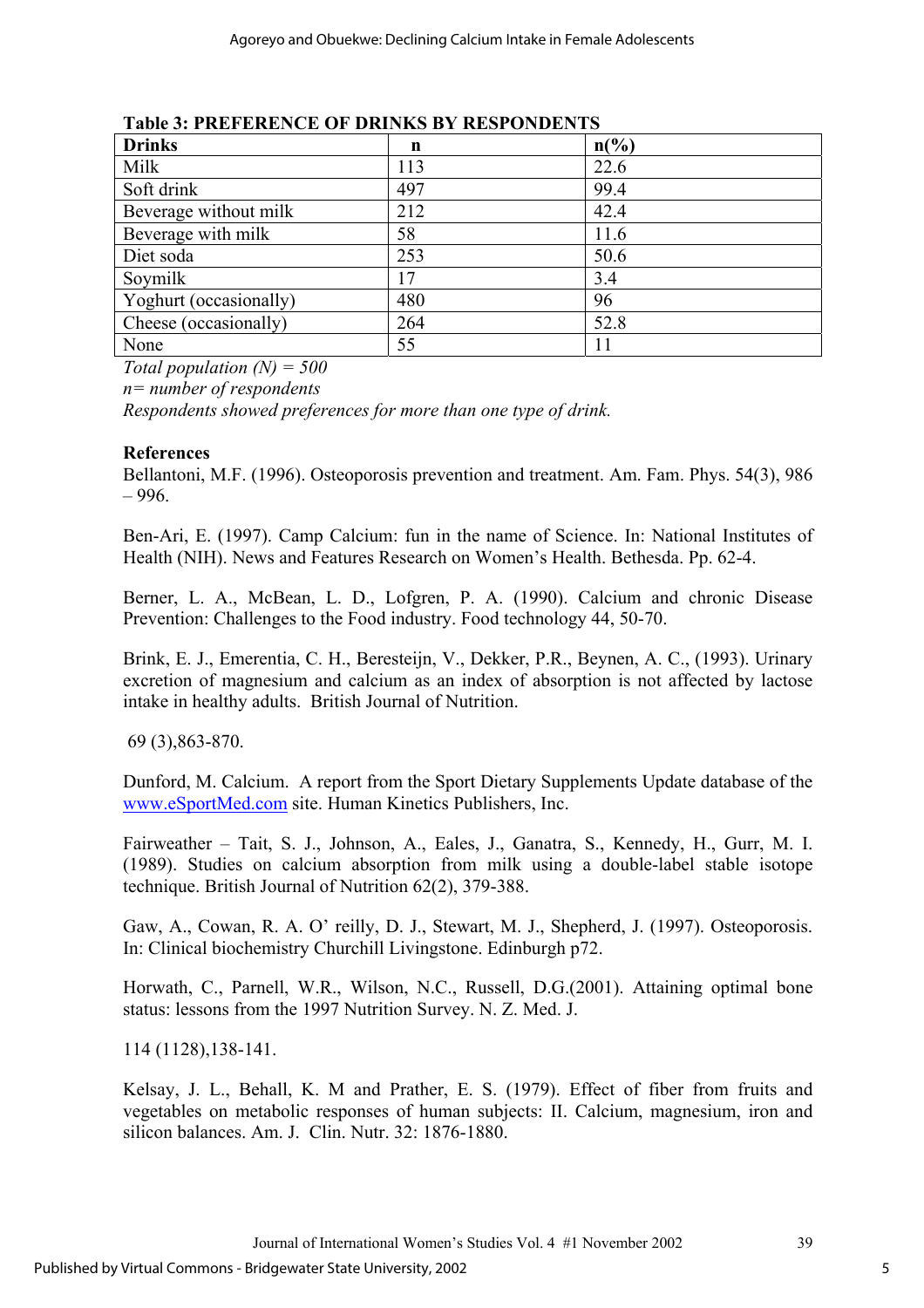Krumbach, C.J., Ellis, D.R., Driskell, J.A. (1999). A report of vitamin and mineral supplements use among University athletes in a division 1 institution. Int. J. Sport Nutr.  $9(4)$ : 416 – 425.

Lee, Y. S. Nogychi, T., Naito, H. (1979). An enhanced intestinal absorption of calcium in the rat directly attributed to dietary casein. Agricultural and Biological chemistry. 47: 2009  $-2011$ 

McKenna, A.A., Ilich, J.Z., Andon, M.B., Wang, C., Matkovic, V. (1997). Zinc balance in adolescent females consuming a low-or high calcium diet. Am. J. Clin. Nutr. 65(5): 1460 – 1460.

New, S.A. (1999). Bone health: The role of micronutrients. Br. Med. Bull. 55(3): 619 – 633.

O' Brien, K.O., Abrams, S.A., Liang, L.K., Ellis, K.J., Gagel, R.F. (1998). Bone turnover response to changes in calcium intake is altered in girls and adult women in families with histories of osteoporosis. J. Bone. Miner. Res. 13(3): 491 – 499.

Peth – Pierce, R. (1997). Preventing Osteoporosis. In: National Institutes of Health (NIH) News and features, Research on Women's Health. Bethesda: PP 65-66.

Pinn, V. W. (editor). Calcium/Vitamin D Supplementation. In: Report of the National Institutes of Health: opportunities for Research on Women's Health September 4-6, 1991. Hunt Valley, Maryland. Pp 214 – 215.

Teegarden, D., Lyle, R.M., Proulx, W.R., Johnson, C.C., Weaver, C.M. (1999). Previous milk consumption is associated with greater bone density in young women. Am. J. Clin. Nutr. 69(5): 1014 – 1017.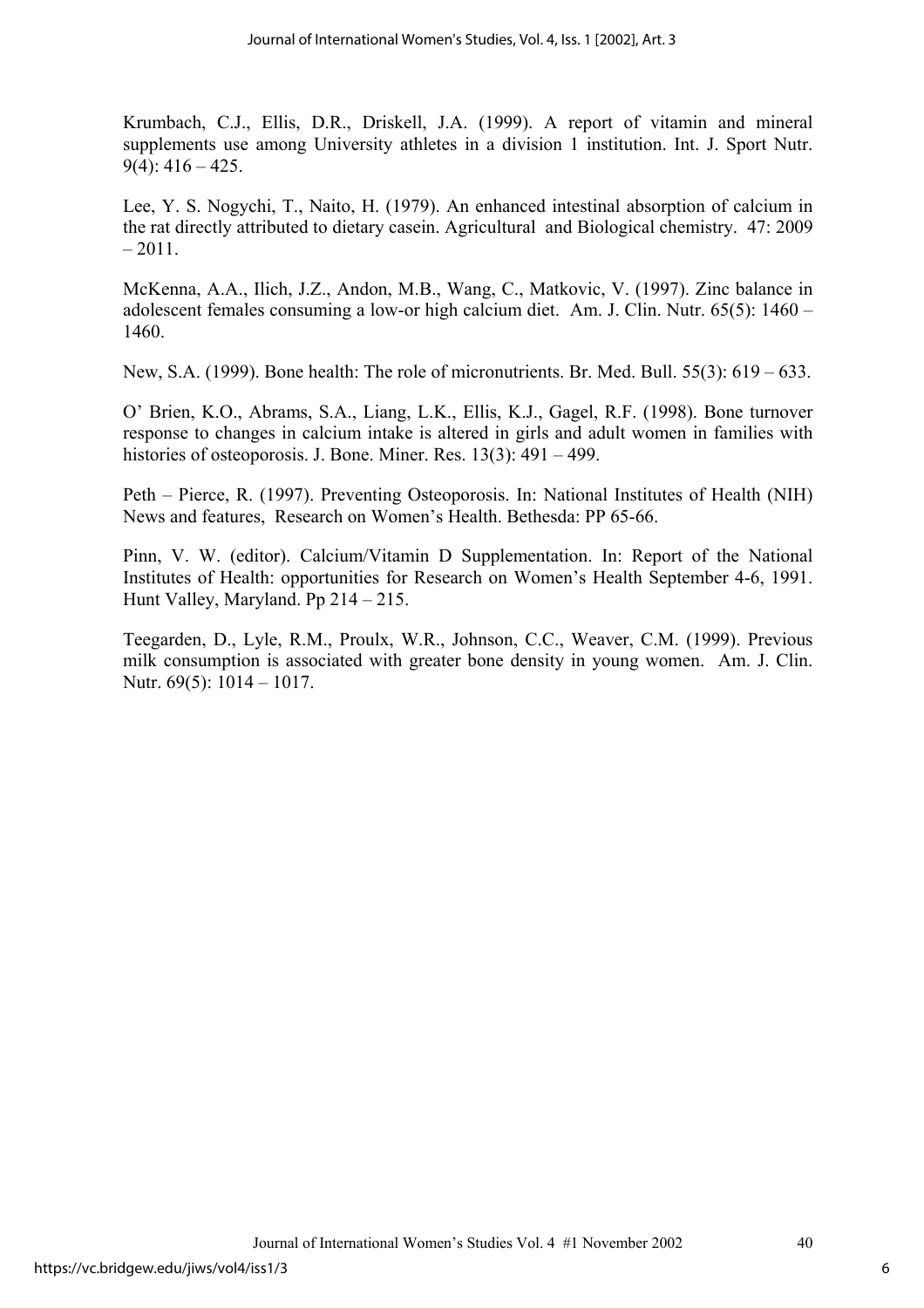# **Table 4: CONSUMPTION OF CALCIUM AND VITAMIN D SUPPLEMENTS BY THE RESPONDENTS.**

| <i>i.</i> Calcium               |     |                 |  |  |
|---------------------------------|-----|-----------------|--|--|
| <b>Frequency Of Consumption</b> | n   | $n\binom{0}{0}$ |  |  |
| Daily                           | 30  |                 |  |  |
| Weekly                          |     |                 |  |  |
| Monthly                         |     |                 |  |  |
| Occasionally                    | 200 | 40              |  |  |
| None                            | 260 | 52              |  |  |

#### **ii. Vitamin D**

| <b>INTAKE &amp; NON-INTAKE</b><br><b>OF VITAMIN D</b><br><b>SUPPLEMENTS</b> | n   | n(%  |
|-----------------------------------------------------------------------------|-----|------|
| Intake                                                                      | 62  | 12.4 |
| None                                                                        | 438 | 87.6 |
|                                                                             |     |      |

*Total population (N) = 500* 

*n = number of respondents*